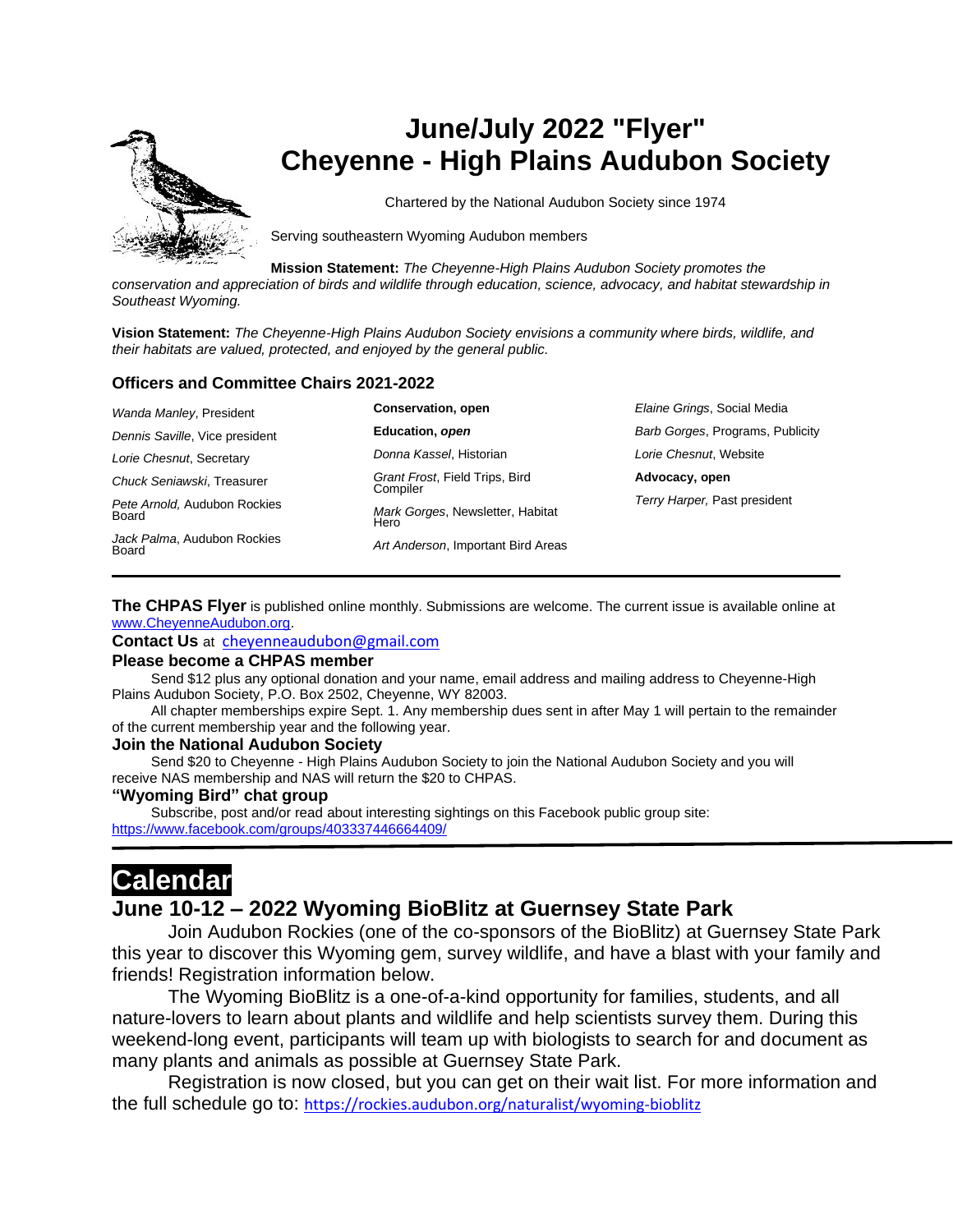# **June 18, 7 a.m. – Field Trip: Red Mountain Open Space**.

We will leave at 7 a.m. from the Lions Park parking lot between the Children's Village at the Cheyenne Botanic Gardens and the picnic shelter. We will be hiking about 3.5 to 4.5 miles on trails and uneven ground.

Bring a lunch, water and dress for variable weather. We expect to be back to Cheyenne by 3 p.m.

We can expect to see hawks, scrub-jays, towhees, and some warblers in the riparian areas.

Please contact Grant Frost at 307-343-2024 if you plan to join us, so that we have a list of those expected and can let you know if the plans change for any reason such as *Mark Gorges* bad weather.



*Spotted Towhee at Red Mountain in2020 by* 

### **June 28, 6:30 p.m. – Board Meeting**

Contact Wanda Manley, [cheyenneaudubon@gmail.com,](mailto:cheyenneaudubon@gmail.com) if you would like to participate in helping to plan chapter activities.

## **June 24, 7:00 a.m. – Country Club Bird Survey**

Contact Chuck Seniawski to take part or to be on his email notice list: 307-638-6519 or [chuckski@aol.com.](mailto:chuckski@aol.com) The count will start in the County Clubhouse's main parking lot.

## **July 13, 8:30-10 p.m. – Bat Walk with the Biodiversity Institute at Mylar Park, Cheyenne**

Join The Biodiversity Institute and Bat Conservation International to learn all about local bat species and go on a short stroll to listen for bat calls. You may even get the chance to see one as they fly overhead!

All ages welcome. **Registration is Required** June 23, Veteran's Island Park in Saratoga, 8:30-10:00 p.m.

### **July 13, Mylar Park in Cheyenne, 8:30-10:00 p.m.**

July 19, South Park Open Space in Sheridan, 8:30-10:00 p.m.

Aug 1, Pete's Pond in Dubois, 8:30-10:00 p.m.

For more information and to register go to:

https://www.wyomingbiodiversity.org/index.php/outreach/bat-walks?

# **July 15-18 – On-line BioBlitz**

You can use [iNaturalist](https://www.inaturalist.org/projects/2022-wyoming-statewide-bioblitz) to observe species anywhere in the state of Wyoming from July 15th through the 18th. More information coming soon at [https://rockies.audubon.org/events.](https://rockies.audubon.org/events)

## **July 16, 8:00 a.m. – Field Trip: Birding and Picnic, Medicine Bow National Forest**

This will be an all-day trip. If you drive, you can leave whenever you need to. We'll drive to Laramie and then to Don and Belinda Moench's cabin on Miller Lake, near Fox Park.

- —Bring a side dish to share; hamburgers will be provided.
- —Bring a folding chair to sit on for the potluck.
- —Be prepared for the weather.
- —You must sign up with Grant Frost at 307-343-2024 at



*Calliope Hummingbird at the Moench's, by Mark Gorges*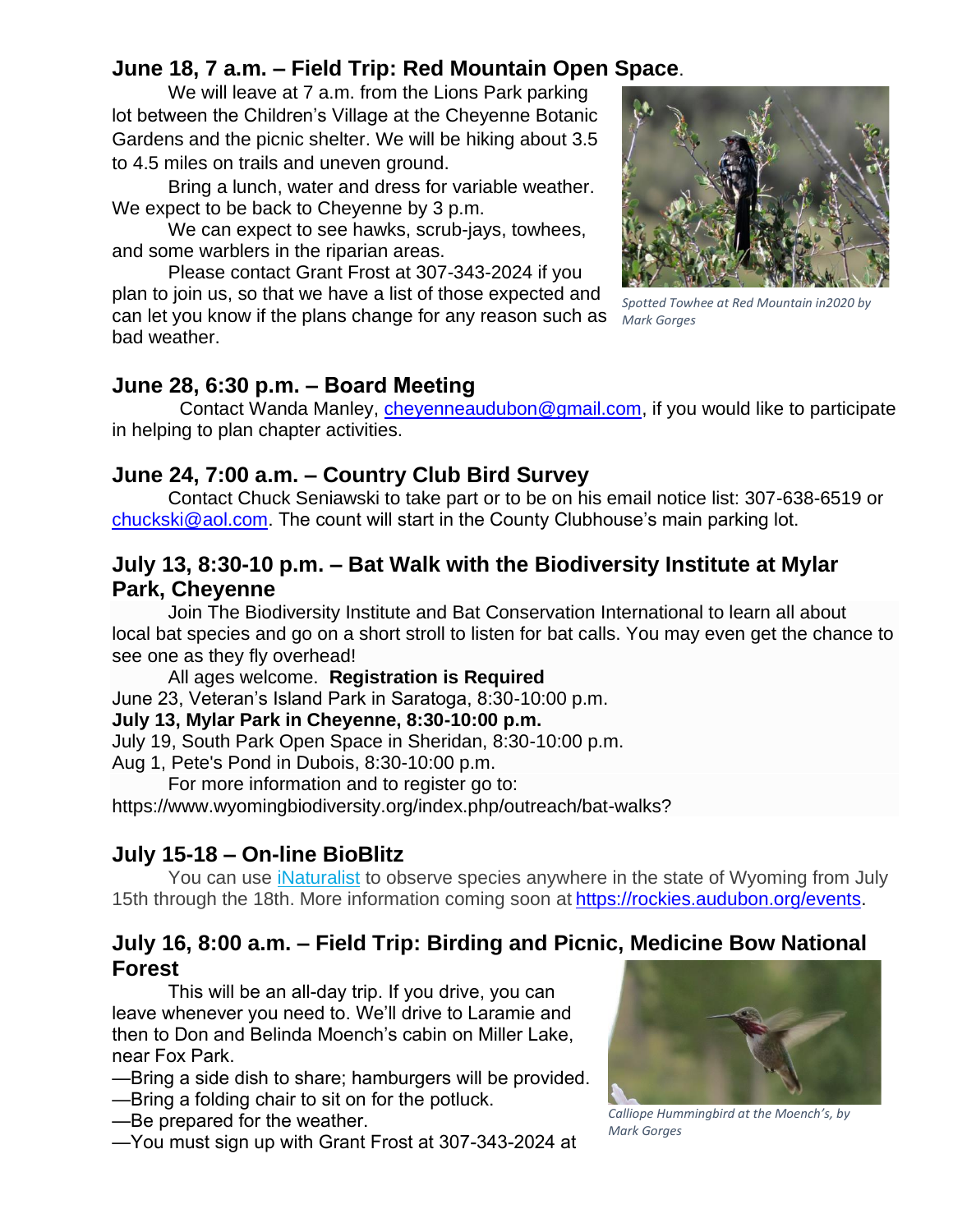least a week before so that we know how many to expect, and so that we can let you know if the trip is canceled for some reason.

## **July 26, 6:30 p.m. – Board Meeting**

Contact Wanda Manley, [cheyenneaudubon@gmail.com,](mailto:cheyenneaudubon@gmail.com) if you would like to participate in helping to plan chapter activities.

## **July 29, 7:00 a.m. – Country Club Bird Survey**

Contact Chuck Seniawski to take part or to be on his email notice list: 307-638- 6519 or [chuckski@aol.com.](mailto:chuckski@aol.com) The count will start in the County Clubhouse's main parking lot.

# **Chapter News**

#### **Chapter President's message**



Greetings Everyone, June is here!

Now if summer weather would show up, it would be perfect. We're off to a blustery start, but always hopeful we will get measurable precipitation out of these fronts. Just a reminder, this is the June/July issue. The next newsletter will appear in August.

Now that the growing season has arrived, this is my gentle reminder for you to do your part to support our environment. Now is the time to be planting native forbs, grasses, and shrubs. Think about reducing the size of your lawn and put in something more beneficial to nature.

Have you seen the price of fuel? That is reason enough to shrink your lawn and reduce your fuel costs for mowing that water thirsty beast and reduce herbicide costs to keep the weeds out of the bluegrass monoculture. Many positive things happen by simply going to a smaller lawn area and using native plants in the reclaimed space. Watch and wait for nature to show up with the shift in your landscape, you will be amazed and thrilled!

That being said, those of you with acreage of any size, please radically reduce or eliminate mowing the native grassland. Contrary to popular belief, mowing does not reduce fire danger. Quite the contrary, native grasses may still be green at the crown during drought and can be quite resistant to damage from fire. But every time you mow and the native grasses fail to complete their life cycle, cheatgrass and Japanese brome will move into those areas. Those invasive grasses from Asia will burn, and burn dramatically, leaving the soil bare and scorched.

Cheatgrass (*Bromus tectorum*) and Japanese brome (*Bromus japonicus*) are often classified as winter annuals, but look around in any season, even winter, and you will find them in every stage of their life cycle, even seeding in the coldest driest months.

So, until August, enjoy the great outdoors!!

Wanda, CHPAS President

*Cheyenne - High Plains Audubon Society logo, Mountain Plover, drawn by Michelle LaGory.*

# **Education and Conservation**

### **Chapter Grants**

For information on our chapter education and conservation grants, see our chapter website at: [www.cheyenneaudubon.org.](http://www.cheyenneaudubon.org/)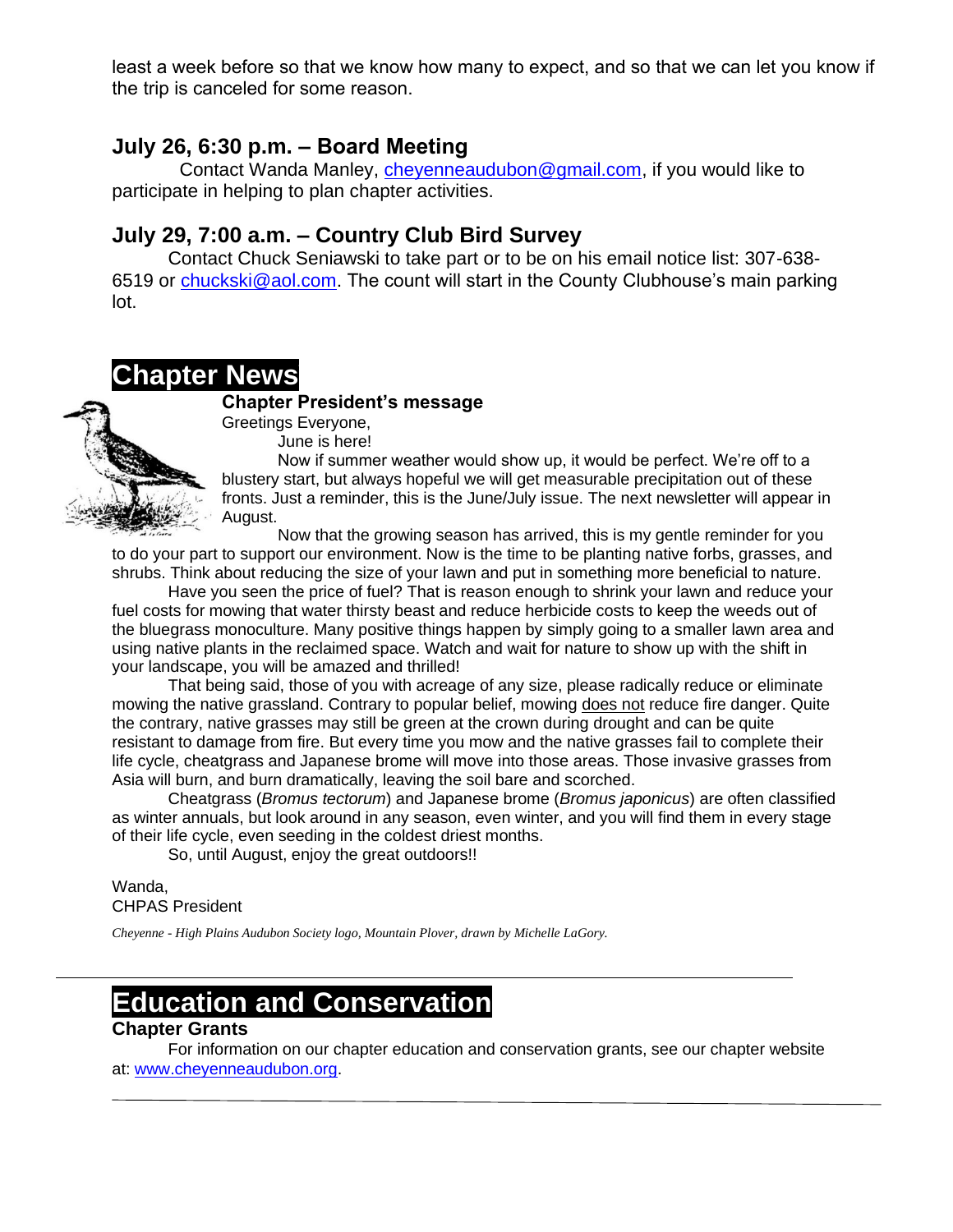# **Habitat Hero**



#### **Habitat Hero Garden at the Cheyenne Botanic Gardens** By Mark Gorges

It is June and things are greening up all over town, including our Habitat Hero Garden at CBG. We are looking forward for sustained warmer weather.

There are a lot of our perennial

plants and seedlings coming up in the garden. The flax is blooming. The columbine was hit by recent frosts, but it should recover.

Let's hope for some summer weather and some precipitation without the hail.



*The CBG garden, May 31 by Mark Gorges*

# **Bird News**

#### **What do ducks eat? Learn the diets of dabbling and diving ducks**

*By Zach Hutchinson, Audubon Rockies' Community Science Coordinator*

This commonly asked question has a variety of answers. However, one answer we can offer with certainty is: DO NOT FEED [BREAD!](https://www.flockingaround.com/post/is-bread-good-for-birds) Now, learn the different foods wild and domestic ducks eat.

To read this article go to: <https://www.flockingaround.com/post/what-do-ducks-eat>

### **May 14 – Report: World Migratory Bird Day and Global Big Day**

*Compiled from eBird by Mark Gorges*

In Laramie County on May 14, there were 106 species reported on 22 checklists submitted by eight people.

In Wyoming, there were 206 species reported on 391 checklists covering all 23 counties

For the lower 48 states there were 672 species reported on 70,296 checklists submitted by 30,419 people.

For more information about specific counties, states or countries, go to: <https://ebird.org/news/global-big-day-2022-a-global-celebration>

### **May 21 – Report: Cheyenne Big Day Count**

by Mark Gorges

Despite the snow the day before, our count day turned sunny, not much wind and warmer. Our most exciting bird was the Red-throated Loon on Sloan's Lake in Lions Park. It is a very rare bird for Wyoming, but it had been on the lake for a few days.

Be sure to read the Bird Banter column at the end of this newsletter for more details on the Cheyenne Big Day Count.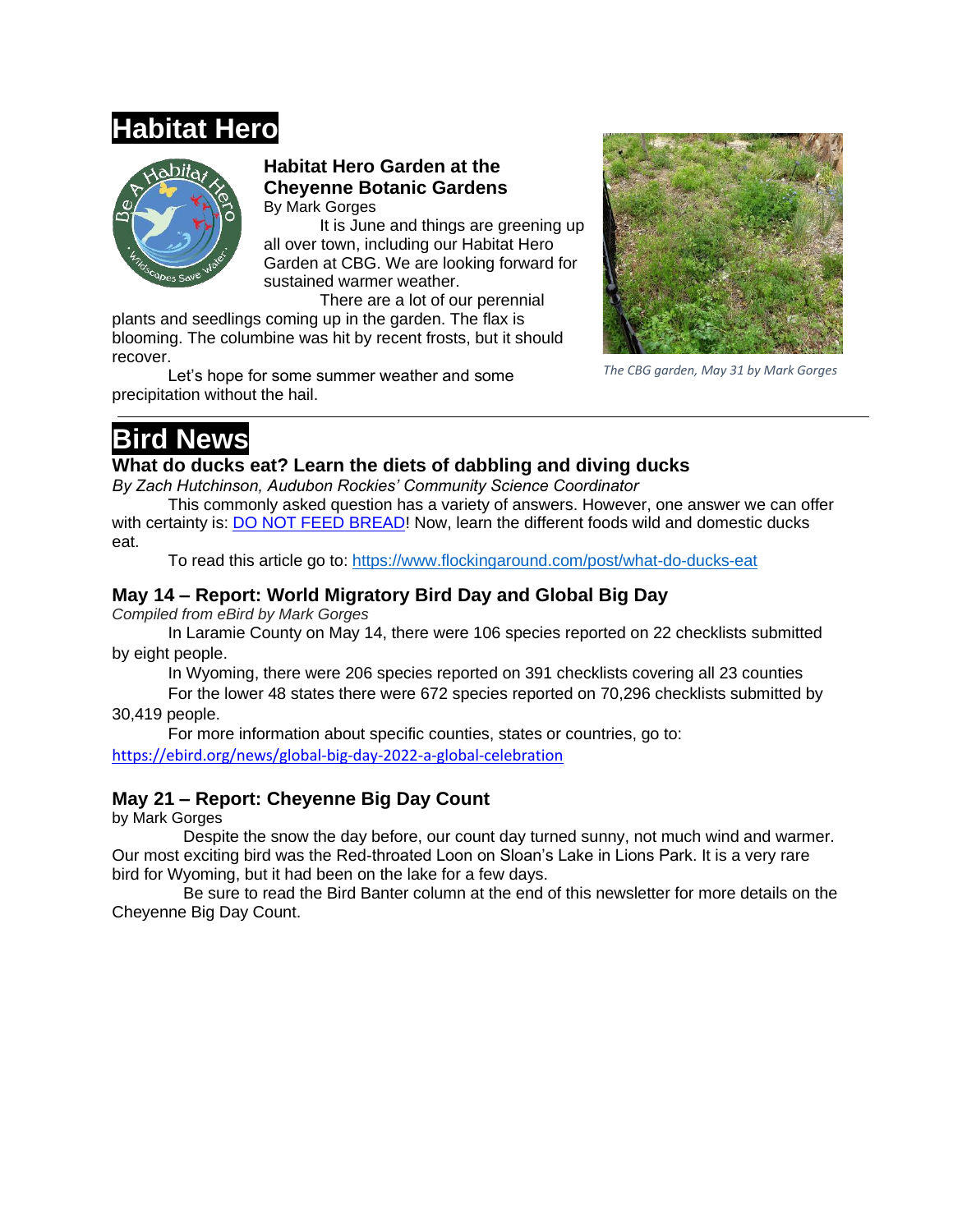

*Red-throated Loon on Sloans Lake by Grant Frost*

125 species, 19 participants

Cackling Goose Canada Goose Wood Duck Blue-winged Teal Cinnamon Teal Northern Shoveler Gadwall American Wigeon Mallard Northern Pintail Green-winged Teal Redhead Ring-necked Duck Lesser Scaup Common Goldeneye Ruddy Duck Pied-billed Grebe Eared Grebe Western Grebe Clark's Grebe Rock Pigeon Eurasian Collared-Dove Mourning Dove

Broad-tailed Hummingbird American Coot American Avocet Killdeer Marbled Godwit Least Sandpiper Semipalmated Sandpiper Western Sandpiper Wilson's Phalarope Red-necked Phalarope Spotted Sandpiper Solitary Sandpiper Greater Yellowlegs Willet Ring-billed Gull California Gull Common Loon Red-throated Loon Double-crested Cormorant American White Pelican Great Blue Heron Black-crowned Night-Heron Turkey Vulture **Osprev** Northern Harrier Cooper's Hawk

Swainson's Hawk Red-tailed Hawk Great Horned Owl Belted Kingfisher Red-headed Woodpecker Downy Woodpecker Northern Flicker American Kestrel Olive-sided Flycatcher Western Wood-Pewee Willow Flycatcher Dusky Flycatcher Say's Phoebe Western Kingbird Eastern Kingbird Warbling Vireo Blue Jay Black-billed Magpie American Crow Common Raven Black-capped Chickadee Mountain Chickadee Horned Lark Northern Rough-winged Swallow Tree Swallow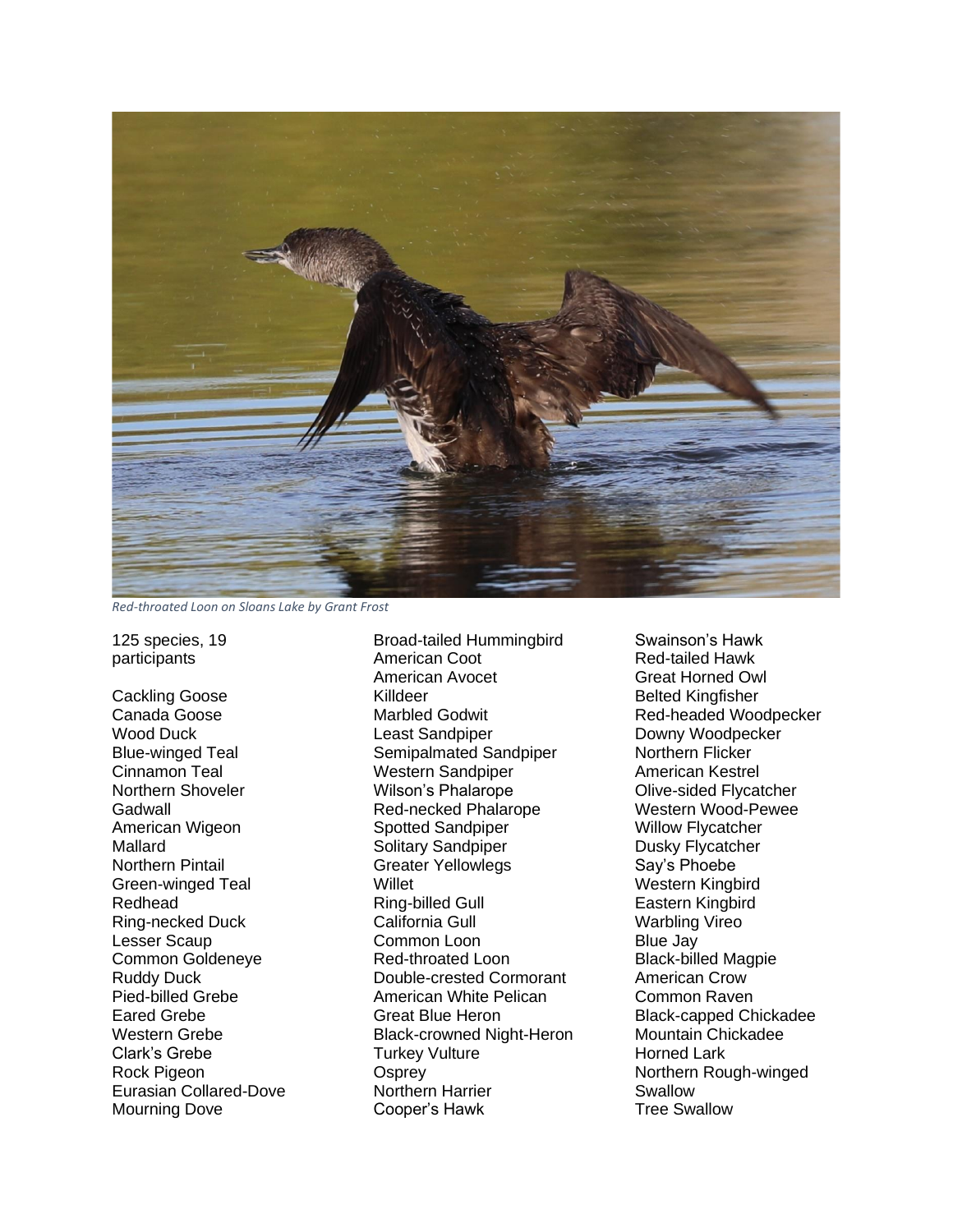Violet-green Swallow Bank Swallow Barn Swallow Cliff Swallow Ruby-crowned Kinglet Red-breasted Nuthatch Blue-gray Gnatcatcher Rock Wren House Wren European Starling Gray Catbird Northern Mockingbird Townsend's Solitaire Swainson's Thrush Hermit Thrush American Robin House Sparrow

House Finch Pine Siskin American Goldfinch Chipping Sparrow Lark Sparrow Lark Bunting White-crowned Sparrow Harris's Sparrow Vesper Sparrow Savannah Sparrow Song Sparrow Lincoln's Sparrow Green-tailed Towhee Spotted Towhee Yellow-breasted Chat Yellow-headed Blackbird Western Meadowlark

Bullock's Oriole Baltimore Oriole Red-winged Blackbird Brown-headed Cowbird Brewer's Blackbird Common Grackle Great-tailed Grackle Orange-crowned Warbler MacGillivary's Warbler Common Yellowthroat Yellow Warbler Yellow-rumped Warbler Wilson's Warbler Western Tanager Black-headed Grosbeak Lazuli Bunting Indigo Bunting

#### **May 22 – Greenway Cleanup**

The chapter had 10 people come out to help with our annual spring cleanup along our section of the Cheyenne Greenway on Dry Creek. The weather was a little cool but sunny.

Although there seemed to be less trash than in past years, we did pull quite a bit out of the water. We left two piles of large garbage bags and larger trash for the city to pick up.

Vicki Herren, Mark Gorges and Lyle Keto are here with one pile of trash in the photo by Pete Sokolosky.



*By Chuck Seniawski* 7:02 AM - 9:42 AM Protocol: Traveling 2.49 mile(s) Checklist Comments: 50 degrees. Art Anderson, Vicki Herren, Jerry Johnson, Sue Lowry, Bob Luce, Ray Milczewski, Chuck Seniawski, Pete Sokolosky. 35 species (+1 other taxa)

Canada Goose 30 Blue-winged Teal 8 Cinnamon Teal 2 Gadwall 4 Mallard 10 Ring-necked Duck 2 Ruddy Duck 2 Eurasian Collared-Dove 3 American Coot 1 California Gull 2 Black-crowned Night-Heron 1 Turkey Vulture 5



*The survey group by Pete Sokolosky*

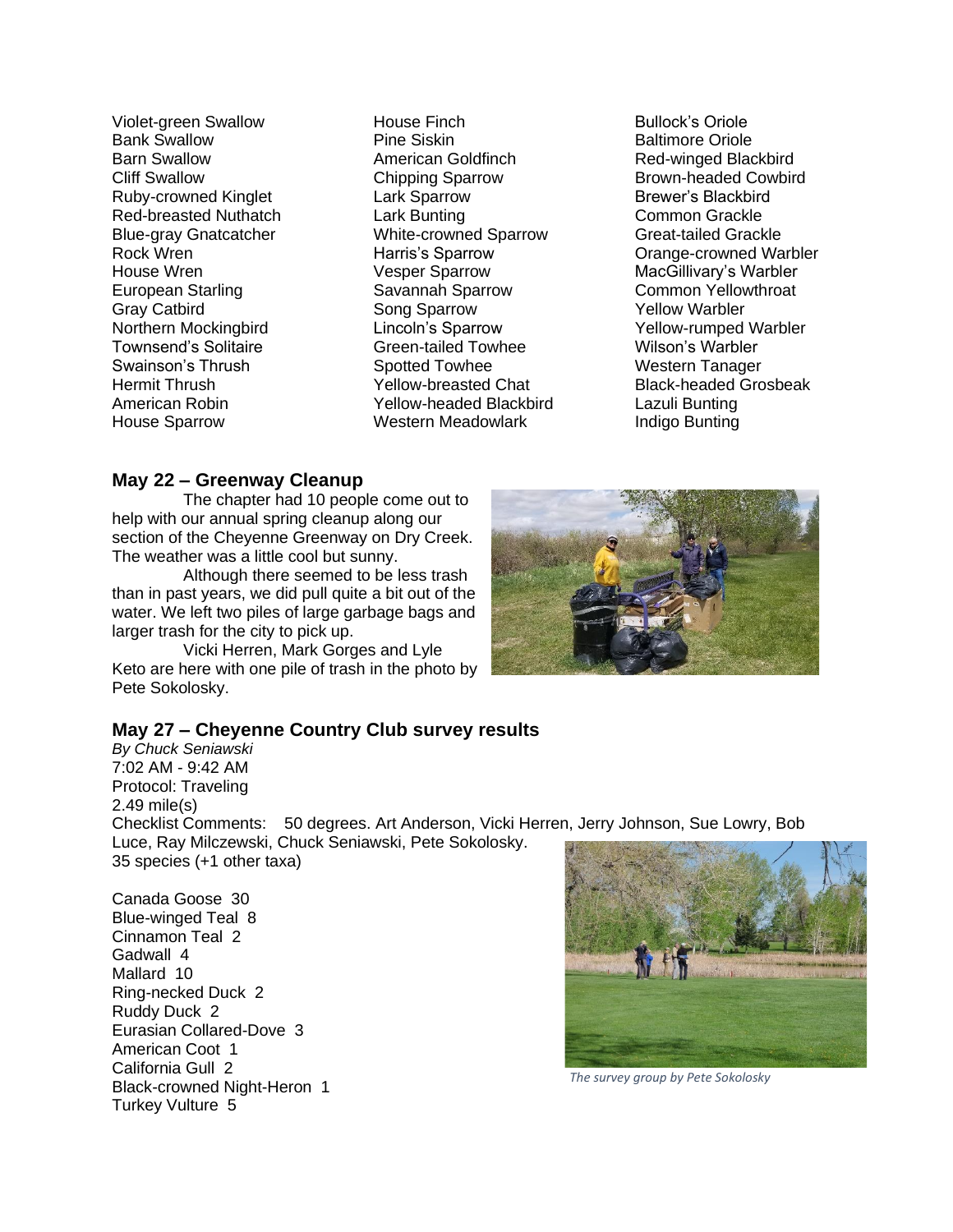Northern Flicker 3 Western Wood-Pewee 2 Cordilleran Flycatcher 1 Black-billed Magpie 11 American Crow 11 Mountain Chickadee 3 Barn Swallow 1 swallow sp. 1 Ruby-crowned Kinglet 2 Red-breasted Nuthatch 1 European Starling 5 Swainson's Thrush 1 American Robin 13 Cedar Waxwing 4 House Sparrow 3 House Finch 8 American Goldfinch 5 Chipping Sparrow 1 Clay-colored Sparrow 1 Song Sparrow 1 Yellow-headed Blackbird 6 Red-winged Blackbird 21 Common Grackle 4 Yellow Warbler 3



*Yellow-headed Blackbird by Pete Sokolosky*

View this checklist online at <https://ebird.org/checklist/S111407479>

#### **Cheyenne Big Day Bird Count catches Arctic visitor**

*By Barb Gorges*

 I'm sure our Cheyenne Big Day Bird Count compiler for Cheyenne Audubon, Grant Frost, was thinking to avoid cold, nasty weather when he picked May 21 instead of the 14<sup>th</sup> for the count. But it snowed the day before anyway. Our total of 125 species is not too shabby

considering the weather was chilly, but not windy.

We had several highlights:

–Red-throated loon juvenile was seen at Sloans Lake for several days before and on the count. It is considered rare in Wyoming, wintering on either coast and nesting in the Arctic.

–Common loon juvenile same place.

–Broad-tailed hummingbird was trying to get nectar out of frozen crabapple blossoms at the Cheyenne Botanic Gardens.

–Harris's sparrow may winter next door in Nebraska but is seldom seen here.

–Red-headed woodpeckers showed up in two locations, including a pair in one.



*This Red-throated Loon spent several days on Sloans Lake in Lions Park. Photo by Mark Gorges*

–Baltimore oriole, the eastern counterpart to our Bullock's, came by with a female.